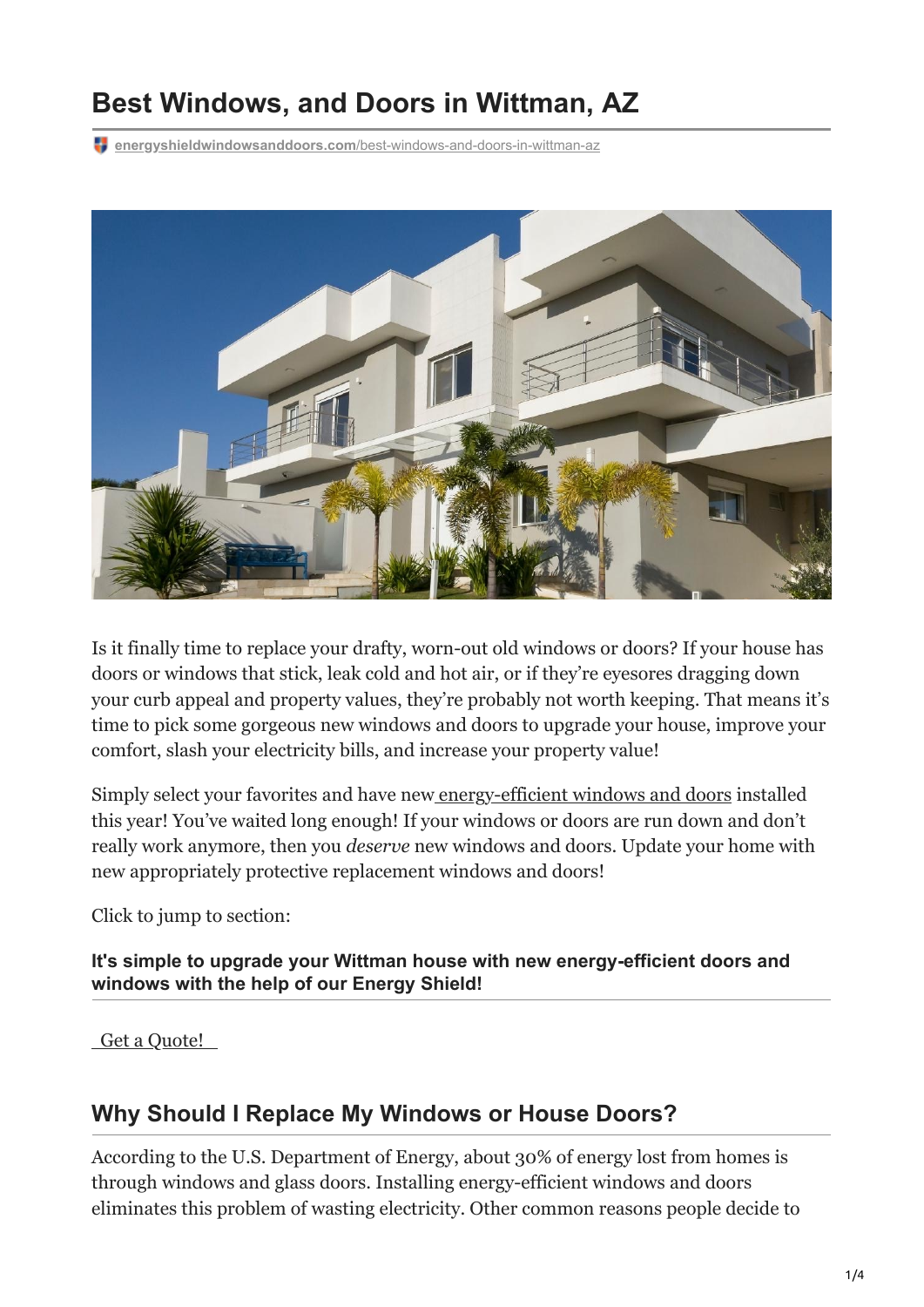#### [replace windows and doors](https://energyshieldwindowsanddoors.com/how-do-the-old-doors-compare-with-new-ones-on-the-market/) include:

- Eliminate air leaks around windows and doors
- Be more comfortable in your home
- Reduce electricity bills up to 30%
- Minimize outside noise
- Update your home's interior style
- Improve your home's security
- Reduce dust in your home
- Upgrade your home's exterior
- Reduce your family's carbon footprint
- Increase your property value

#### **Energy Shield Doors**

- [Entry Doors](https://energyshieldwindowsanddoors.com/entry-doors/)
- [French Doors](https://energyshieldwindowsanddoors.com/french-doors/) [Aluminum Hinged Doors](https://energyshieldwindowsanddoors.com/aluminum-hinged-doors/)
- [Multi Slide Doors](https://energyshieldwindowsanddoors.com/multi-slide-doors/)
- [Aluminum Sliding Glass Doors](https://energyshieldwindowsanddoors.com/aluminum-sliding-glass-doors/)
- [Vinyl Sliding Glass Doors](https://energyshieldwindowsanddoors.com/vinyl-sliding-glass-doors/)
- [Security Doors](https://energyshieldwindowsanddoors.com/security-doors/)
- [Patio Doors](https://energyshieldwindowsanddoors.com/patio-doors-arizona/)
- [Special Offers](https://energyshieldwindowsanddoors.com/special-offers/)
- [Financing Available](https://energyshieldwindowsanddoors.com/0-financing-windows-doors-arizona/)
- [Why Choose Factory Direct](https://energyshieldwindowsanddoors.com/factory-direct-windows-doors-arizona/)

## **Why Wittman, Arizona Customers Love Us!**

## **Energy Shield Replacement Windows**

Energy Shield's high-performance windows are regionally famous for durability and energy efficiency. We build the southwest's highest-quality wood, aluminum framed windows. We also manufacture the [best vinyl replacement windows](https://energyshieldwindowsanddoors.com/vinyl-windows-arizona/), which have proven to deliver superior energy efficiency.

• Single Sliding Windows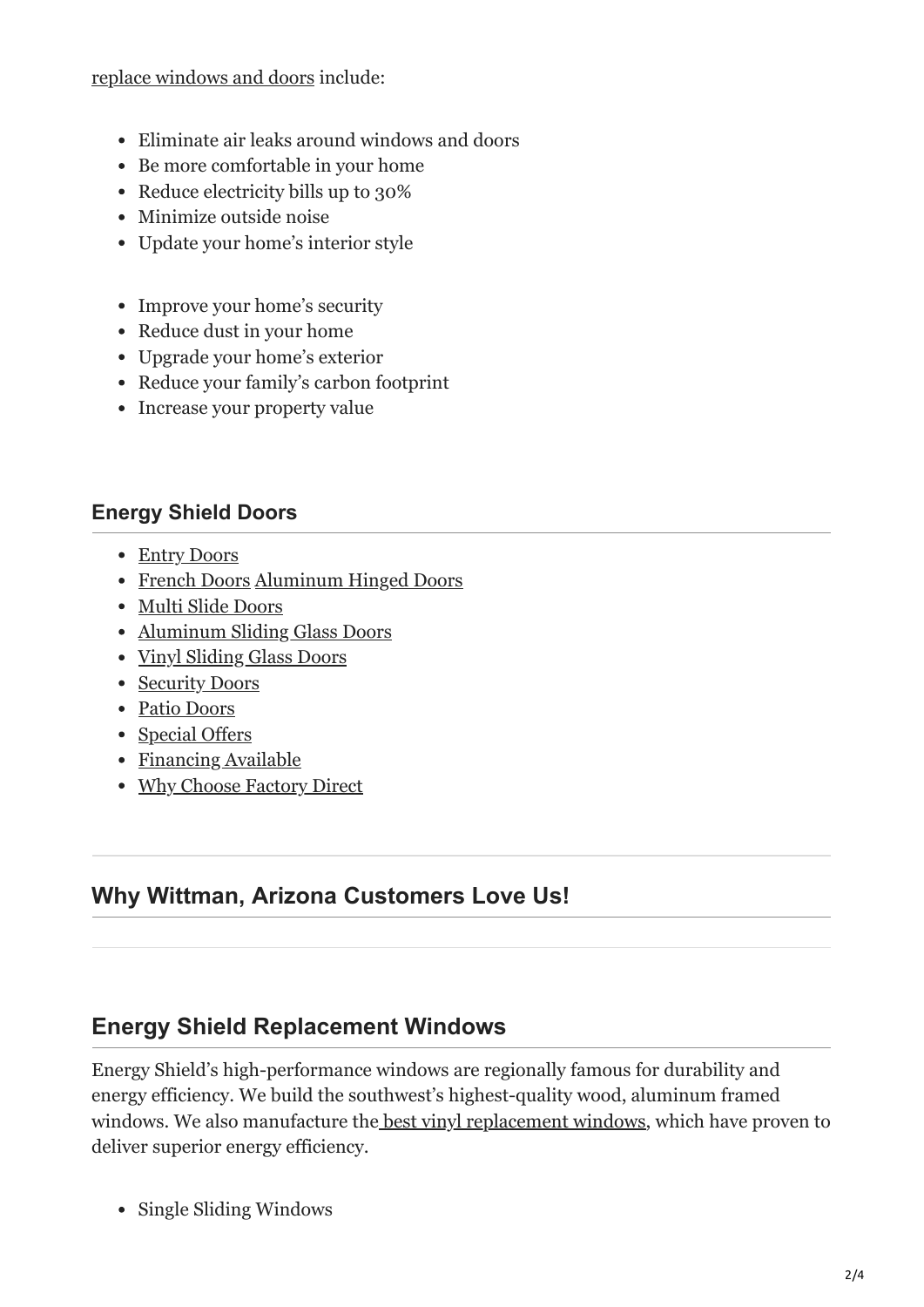- Double Sliding Windows
- Casement and Awning Windows
- Bay Windows
- Double Hung Windows
- Picture Windows
- Sidelight and Transom Windows
- Custom Windows
- Commercial Windows

## **Energy Shield Replacement Doors**

Energy Shield's stunning [exterior doors](https://energyshieldwindowsanddoors.com/door-replacement-arizona/) provide maximum long-term durability and optimal energy efficiency. Our beautiful glass doors open up the view of the beautiful Sonoran Desert that makes having your home in Wittman Arizona one of life's truly wondrous opportunities. Our wide selection of gorgeous energy-efficient house doors are available in today's most popular styles as well as in entirely unique custom designs:

- Entry Doors
- Sliding Glass Doors
- Multi-Slide Doors
- French Doors
- Automatic Doors
- Security Doors
- Aluminum French Doors
- Energy-Efficient Pet Doors

#### **Energy Shield Window & Door Company**

725 N. 73RD Ave. # 116 Phoenix, AZ 85043  $(623)$  349-7120

Business Hours: Mon - Fri 7AM–5PM Sat & Sun Closed  [Get Directions](https://goo.gl/maps/MatYx2Wm1pDFzNv97)